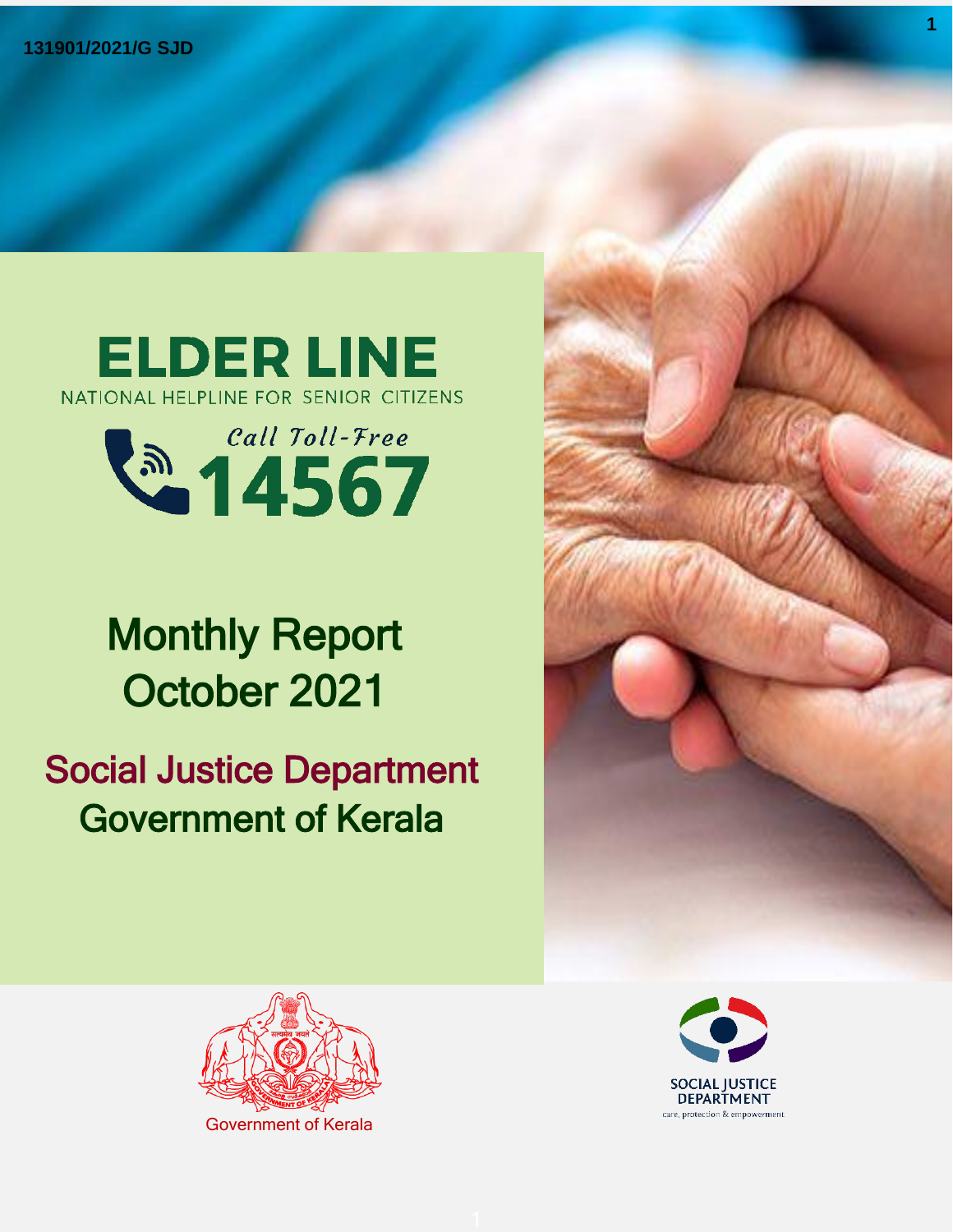

# **TABLE OF CONTENTS**

| Chapter #      | <b>Content</b>                                    | Page           |
|----------------|---------------------------------------------------|----------------|
| $\mathbf{1}$   | <b>INTRODUCTION</b>                               | 3              |
|                | <b>1.1 ELDERLINE KERALA</b>                       | 3              |
|                | 1.2 OBJECTIVE                                     | 3              |
| $\overline{2}$ | <b>CALL CLASSIFICATIONS</b>                       | $\overline{4}$ |
|                | <b>2.1 CALLS RECEIVED</b>                         | $\overline{4}$ |
| 3              | DEMOGRAPHIC INFORMATION                           | 6              |
|                | <b>3.1 CALLER GENDER</b>                          | 6              |
|                | <b>3.2 CALLER LOCATION</b>                        | $\overline{7}$ |
| $\overline{4}$ | <b>INTERVENTION AREAS</b>                         | 11             |
|                | <b>4.1 INTERVENTION AREAS</b>                     | 11             |
|                | 4.2 FIELD INTERVENTION & GENUINE REQUEST          | 11             |
|                | <b>4.3 INFORMATION &amp; GUIDANCE</b>             | 12             |
|                | <b>4.4 COVID SUPPORT</b>                          | 12             |
|                | 4.5 EMOTIONAL SUPPORT, NON-GENUINE REPORT & OTHER | 13             |
|                | <b>4.6 SERVICE REQUEST</b>                        | 13             |
|                | <b>4.7 SERVICE REQUEST STATUS</b>                 | 13             |
| 5              | <b>CASE STUDY</b>                                 | 14             |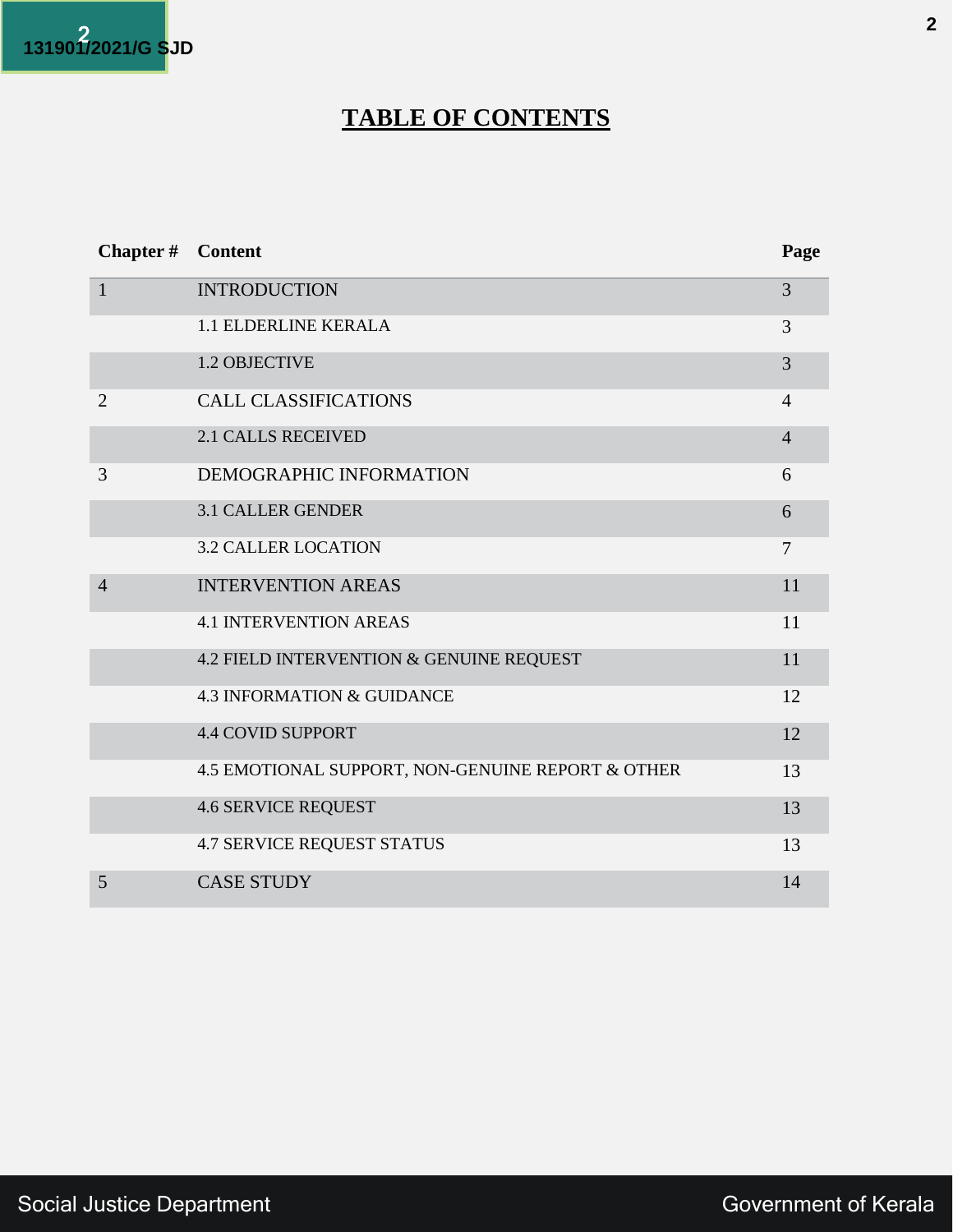### **INTRODUCTION**

#### **1.1 ELDERLINE KERALA**

Kerala is fast ageing with a greying population and increasing demands on fiscal, health and social security mechanisms. With the government working towards creating an age-friendly Kerala, it is constituting **ELDERLINE**- a national level helpline for the welfare of elders. Being set up by the Ministry of Social Justice and Empowerment, the National Institute of Social Defense and State governments with the technical support of Tata Trust. The helpline for senior citizens has been set up in Trivandrum under **Department of Social Justice**. The state level inauguration of the project was done by **Dr. Bindu**, the hon'ble minister for Higher Education and Social Justice on **1st November, 2021**.

#### **1.2 OBJECTIVE**

The objective of this report is to document and analyze the details of calls received by the Elder line Kerala for the month of October 2021.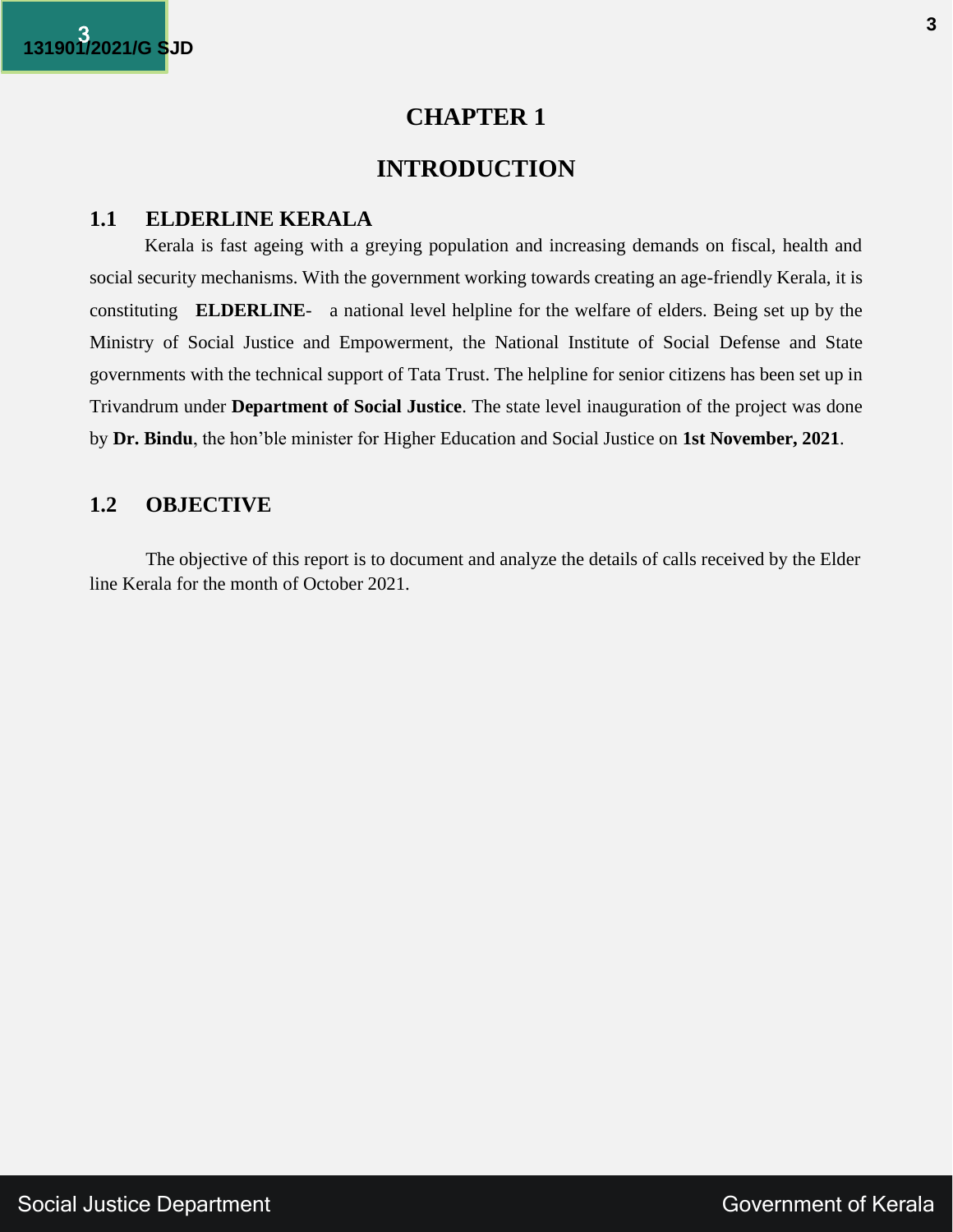# **CALL CLASSIFICATIONS**

# **2.1 CALLS RECEIVED**

|                             |                                           | <b>Call transfer</b>       | 165 |
|-----------------------------|-------------------------------------------|----------------------------|-----|
|                             |                                           | <b>Covid Support</b>       | 19  |
|                             |                                           | <b>Emotional Support</b>   | 21  |
|                             |                                           | <b>Field Intervention</b>  | 18  |
|                             | <b>Answered Calls: 1556</b>               | <b>Genuine Request</b>     | 209 |
|                             |                                           | Information                | 520 |
| Total Calls: 2640           |                                           | Non-Genuine Request        | 299 |
|                             |                                           | Others                     | 12  |
|                             |                                           | <b>Session Terminated</b>  | 8   |
|                             |                                           | After office hours         | 194 |
|                             |                                           | Answered by IVR            | 820 |
|                             | Abandoned Calls 1084                      | Other                      | 63  |
|                             |                                           | <b>System Terminated 2</b> | 27  |
|                             | Abuse                                     |                            | 14  |
|                             | <b>Activity Centre</b>                    | $\mathbf{1}$               |     |
|                             | CareGiver                                 | 5                          |     |
|                             | Doctor suggestion                         | $\overline{2}$             |     |
|                             | Donation-Monetary                         |                            |     |
|                             | <b>Emotional Support</b>                  |                            |     |
|                             | Employment                                |                            |     |
|                             | Enquiry                                   |                            |     |
|                             | Facilities at vaccination/testing centres |                            |     |
|                             | Feedback/Suggestion                       |                            |     |
| <b>Actionable-Calls 875</b> | <b>Health Related</b>                     |                            |     |
|                             | Legal                                     |                            |     |
|                             | <b>OAH</b>                                |                            |     |
|                             | Others                                    |                            |     |
|                             | <b>Pension Related</b>                    |                            |     |
|                             | Plasma supply information                 |                            |     |
|                             | Rescue                                    |                            |     |
|                             | Test centres information                  | 3                          |     |
|                             | Vaccination Centre Information            |                            | 5   |
|                             | <b>Vaccine Registration</b>               |                            | 5   |
|                             | Volunteering                              |                            |     |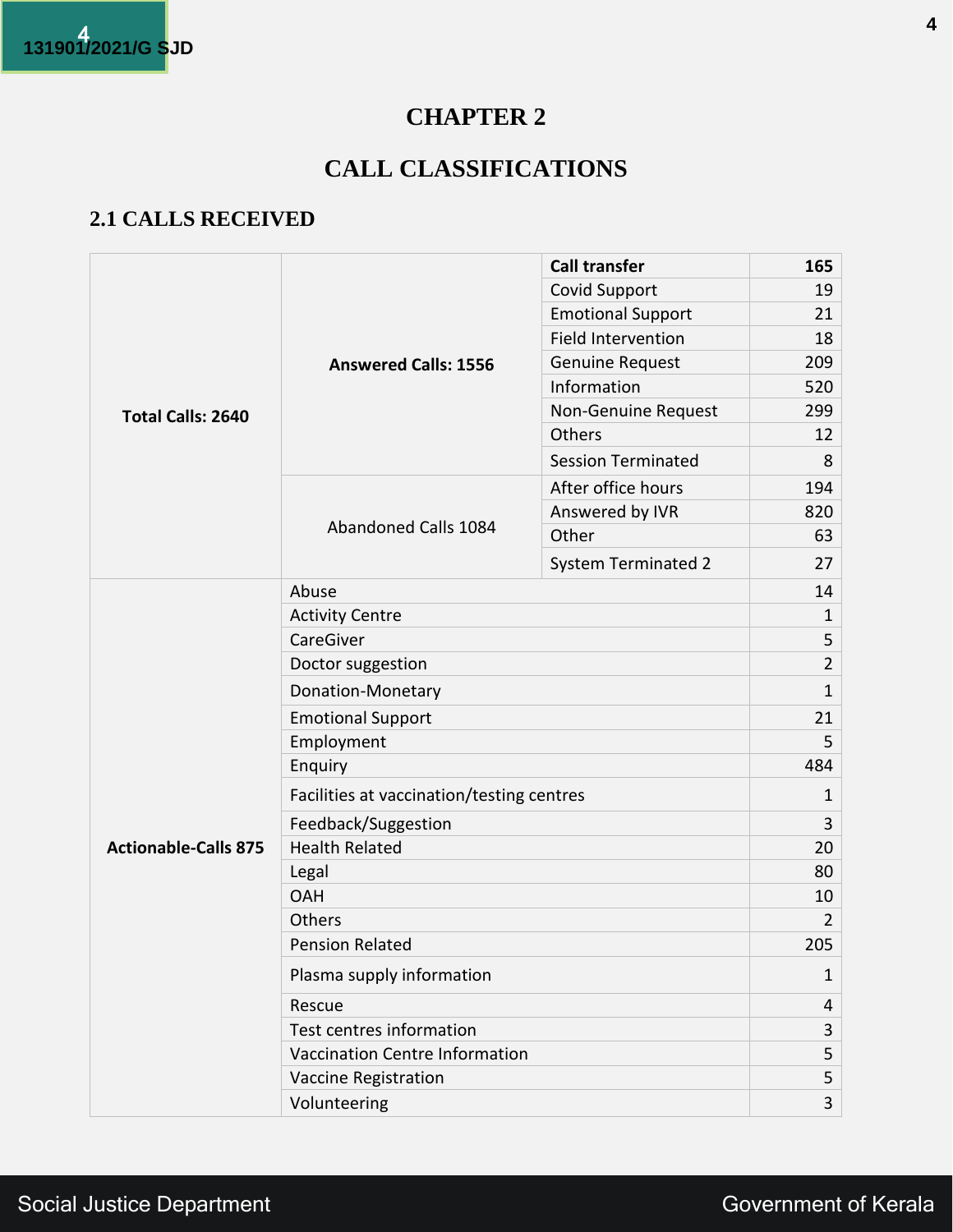|                                    | <b>Blank</b>                 | 55  |
|------------------------------------|------------------------------|-----|
|                                    | Call Drop                    | 70  |
|                                    | Call from Media              |     |
|                                    | Child Call                   | 5   |
|                                    | Concierge Service            | 6   |
|                                    | <b>Covid Related Support</b> | 50  |
| <b>Non-Actionable-Calls</b><br>508 | Employment                   | 14  |
|                                    | <b>Financial Assistance</b>  | 7   |
|                                    | Follow up                    | 123 |
|                                    | Nuisance                     | 10  |
|                                    | Prank                        | 7   |
|                                    | <b>Test Call</b>             | 152 |
|                                    | Transferred to other state   | 8   |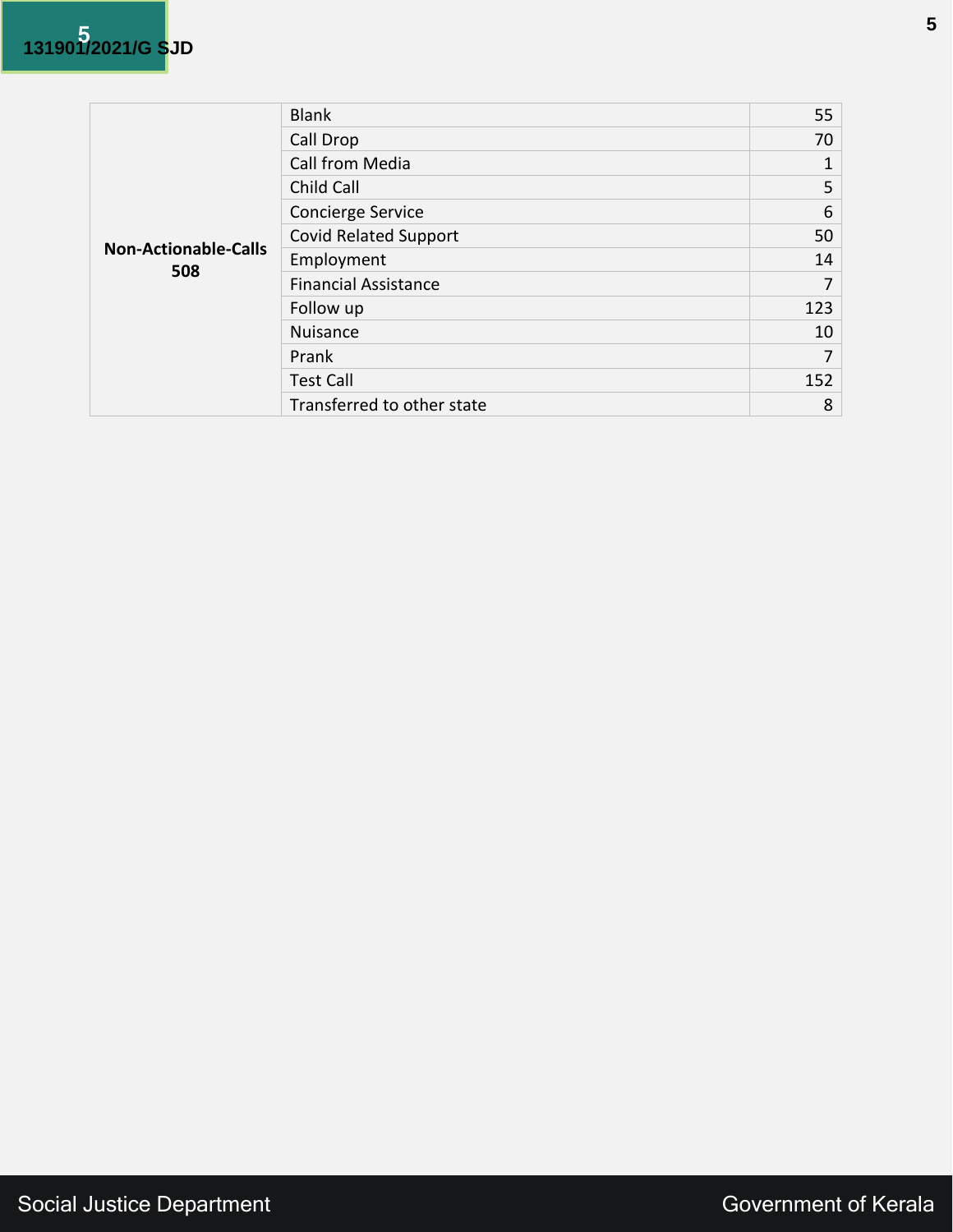## **DEMOGRAPHIC INFORMATION**

#### **3.1 CALLER GENDER**

During trial run out of 470 calls, 314 calls were made by males and remaining 156 calls accounts to females. So, it can be inferred that male customers were seeking majority of the support from the elder line during October 21.



#### **3.1.1 District wise analysis**



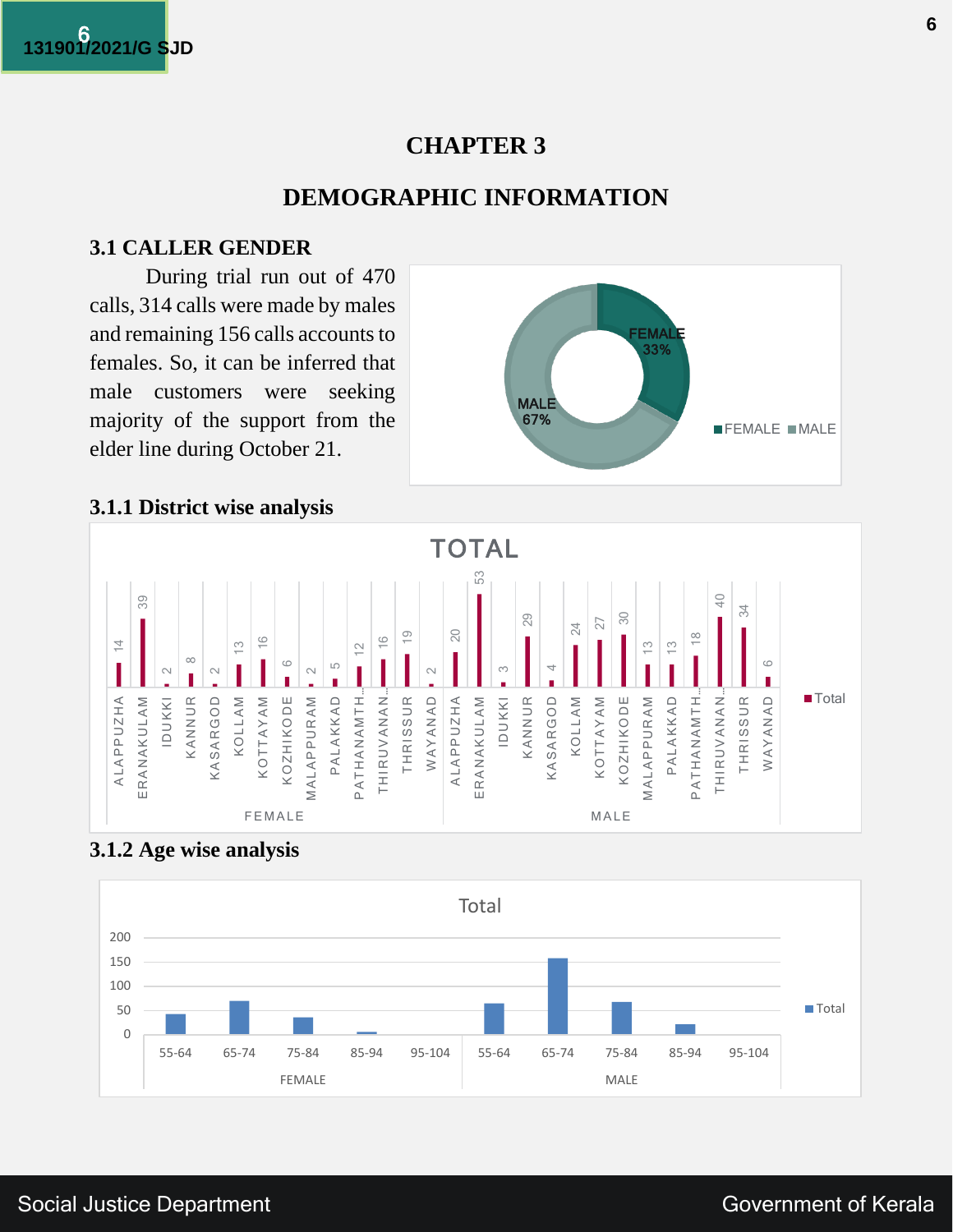#### **3.2 CALLER LOCATION**





| Kollam                     | 90 | <b>Kollam</b> | ■ N Kollam Emotional Support |
|----------------------------|----|---------------|------------------------------|
| <b>Emotional Support</b>   |    |               | N Kollam Field Intervention  |
| <b>Field Intervention</b>  |    |               | N Kollam Genuine Request     |
| <b>Genuine Request</b>     | 10 | $52\%$ %      | ■ N Kollam Guidance          |
| <b>Guidance</b>            | 21 | 24%<br>52%    |                              |
| <b>Information</b>         | 47 |               | N Kollam Information         |
| <b>Non-Genuine Request</b> | 8  |               | N Kollam Non-Genuine Request |
| <b>Others</b>              |    |               | N Kollam Others              |
|                            |    |               |                              |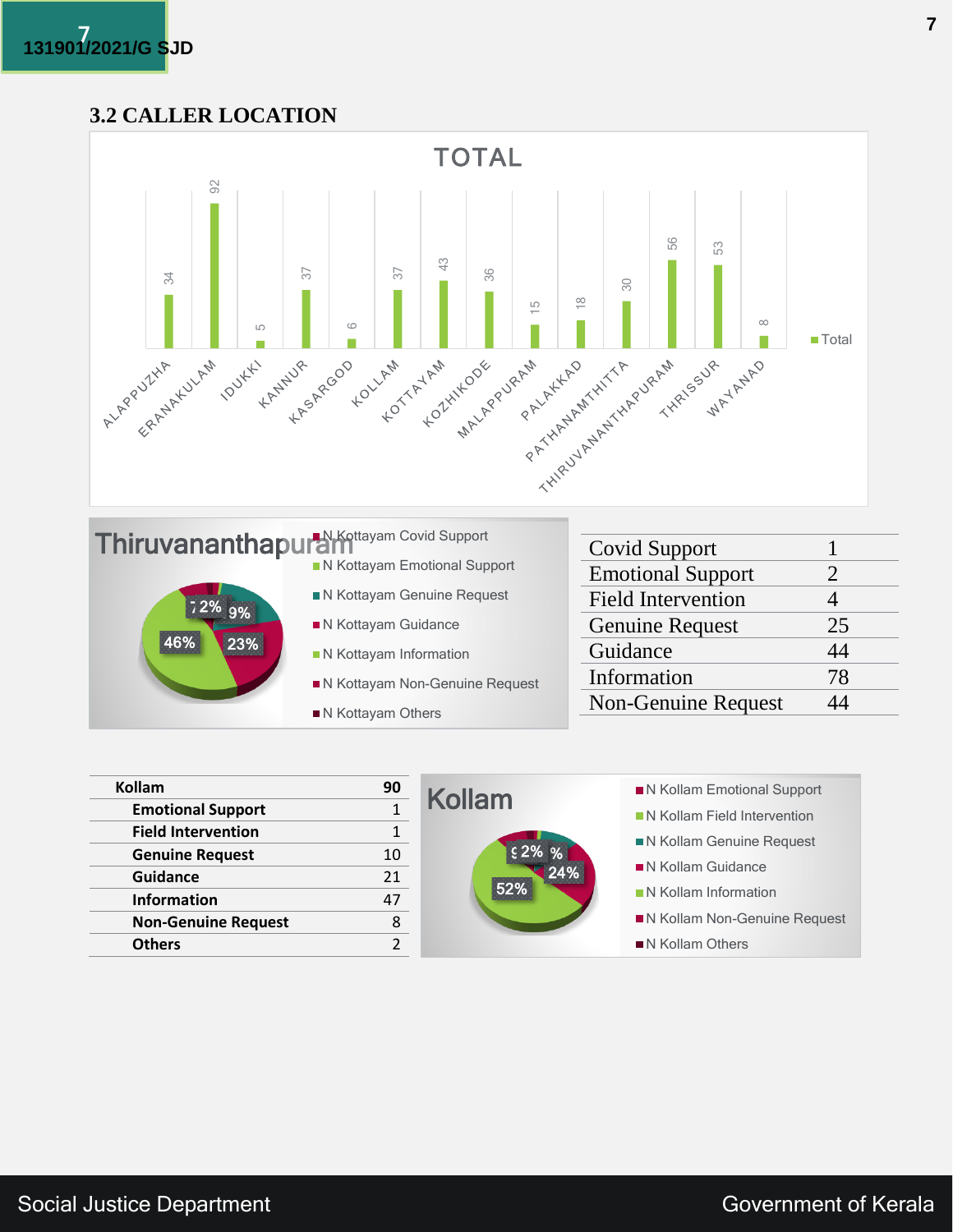| Alapuzha | ■ N Alappuzha Covid Support                                               | Alappuzha                  | 64 |
|----------|---------------------------------------------------------------------------|----------------------------|----|
|          | N Alappuzha Emotional Support                                             | <b>Covid Support</b>       |    |
|          | N Alappuzha Field Intervention                                            | <b>Emotional Support</b>   |    |
| $2\%$ 1% | N Alappuzha Genuine Request                                               | <b>Field Intervention</b>  |    |
| 89%      | N Alappuzha Guidance                                                      | <b>Genuine Request</b>     |    |
| 37%      | $\blacksquare$ N Alappuzha Information<br>N Alappuzha Non-Genuine Request | <b>Guidance</b>            | 24 |
|          |                                                                           | <b>Information</b>         | 25 |
|          |                                                                           | <b>Non-Genuine Request</b> |    |
|          | $\blacksquare$ N Alappuzha Others                                         | <b>Others</b>              |    |

| Kottayam                   | 125           |
|----------------------------|---------------|
| <b>Covid Support</b>       | $\mathcal{P}$ |
| <b>Emotional Support</b>   | 1             |
| <b>Genuine Request</b>     | 24            |
| Guidance                   | 29            |
| <b>Information</b>         | 58            |
| <b>Non-Genuine Request</b> |               |
| <b>Others</b>              | 2             |



| ■ N Kottayam Covid Support       |
|----------------------------------|
| N Kottayam Emotional Support     |
| ■ N Kottayam Genuine Request     |
| N Kottayam Guidance              |
| N Kottayam Information           |
| ■ N Kottayam Non-Genuine Request |
| ■ N Kottayam Others              |

| N PATHANAMTHITTA Covid Support<br><b>Pathanamthitta</b> | <b>PATHANAMTHITTA</b>    | 59 |
|---------------------------------------------------------|--------------------------|----|
| N PATHANAMTHITTA Emotional Support                      | <b>Covid Support</b>     |    |
| N PATHANAMTHITTA Genuine Request                        | <b>Emotional Support</b> |    |
| $2\%$ %                                                 | <b>Genuine Request</b>   |    |
| N PATHANAMTHITTA Guidance<br>27%                        | Guidance                 | 16 |
| 59%<br>N PATHANAMTHITTA Information                     | Information              | 35 |
| N PATHANAMTHITTA Non-Genuine Request                    | Non-Genuine Request      |    |
|                                                         | Others                   |    |
| N PATHANAMTHITTA Others                                 |                          |    |

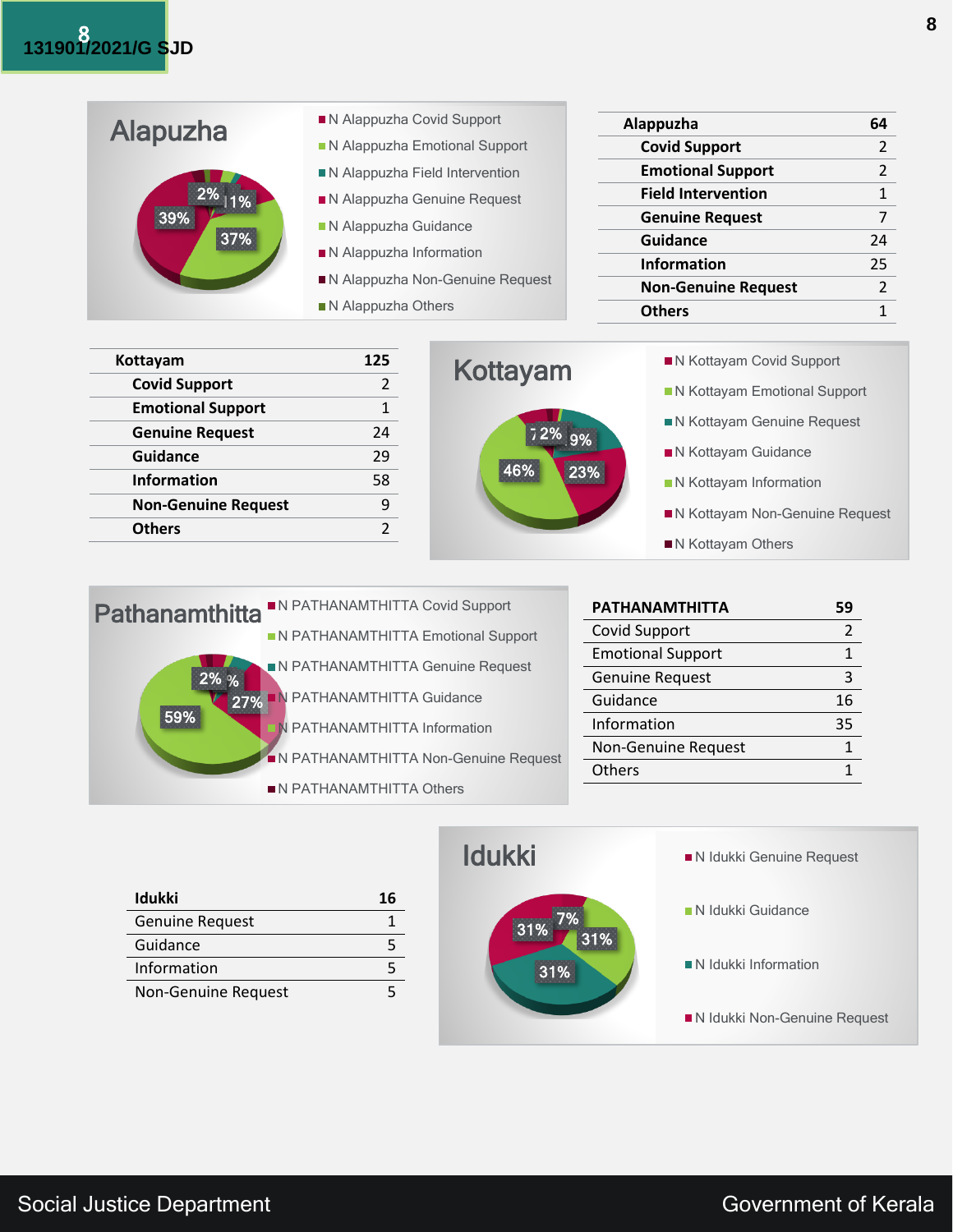|                   | N Eranakulam Covid Support         | Eranakulam                | 145 |
|-------------------|------------------------------------|---------------------------|-----|
| <b>Eranakulam</b> | N Eranakulam Emotional Support     | <b>Covid Support</b>      |     |
|                   |                                    | <b>Emotional Support</b>  |     |
| $1\%$ %           | N Eranakulam Field Intervention    | <b>Field Intervention</b> |     |
|                   | N Eranakulam Genuine Request       | <b>Genuine Request</b>    | 12  |
| 33%<br>51%        | N Eranakulam Guidance              | Guidance                  | 47  |
|                   | ■ N Eranakulam Information         | Information               | 74  |
|                   | N Eranakulam Non-Genuine Request   | Non-Genuine Request       |     |
|                   | $\blacksquare$ N Eranakulam Others | <b>Others</b>             |     |

| <b>THRISSUR</b>           | 89 | <b>Thrissur</b> | N THRISSUR Covid Support       |
|---------------------------|----|-----------------|--------------------------------|
| Covid Support             |    |                 | N THRISSUR Emotional Support   |
| <b>Emotional Support</b>  |    |                 |                                |
| <b>Field Intervention</b> |    |                 | N THRISSUR Field Intervention  |
| <b>Genuine Request</b>    | 6  |                 | N THRISSUR Genuine Request     |
| Guidance                  | 25 | 48%<br>28%      | <b>N THRISSUR Guidance</b>     |
| Information               | 43 |                 |                                |
| Non-Genuine Request       |    |                 | N THRISSUR Information         |
|                           |    |                 | N THRISSUR Non-Genuine Request |

| <b>Palakkad</b>       |  |
|-----------------------|--|
|                       |  |
| 10% 15%<br>25%<br>46% |  |
|                       |  |
|                       |  |

- **N Palakkad Field Intervention**
- N Palakkad Genuine Request
- N Palakkad Guidance
- N Palakkad Information
- N Palakkad Non-Genuine Request

| Palakkad                  | 48 |
|---------------------------|----|
| <b>Field Intervention</b> |    |
| <b>Genuine Request</b>    |    |
| Guidance                  | 12 |
| Information               | 22 |
| Non-Genuine Request       |    |

| Malappuram               | 45 |
|--------------------------|----|
| <b>Covid Support</b>     |    |
| <b>Emotional Support</b> |    |
| <b>Genuine Request</b>   | 3  |
| Guidance                 |    |
| Information              | 25 |
| Non-Genuine Request      |    |
| Others                   |    |

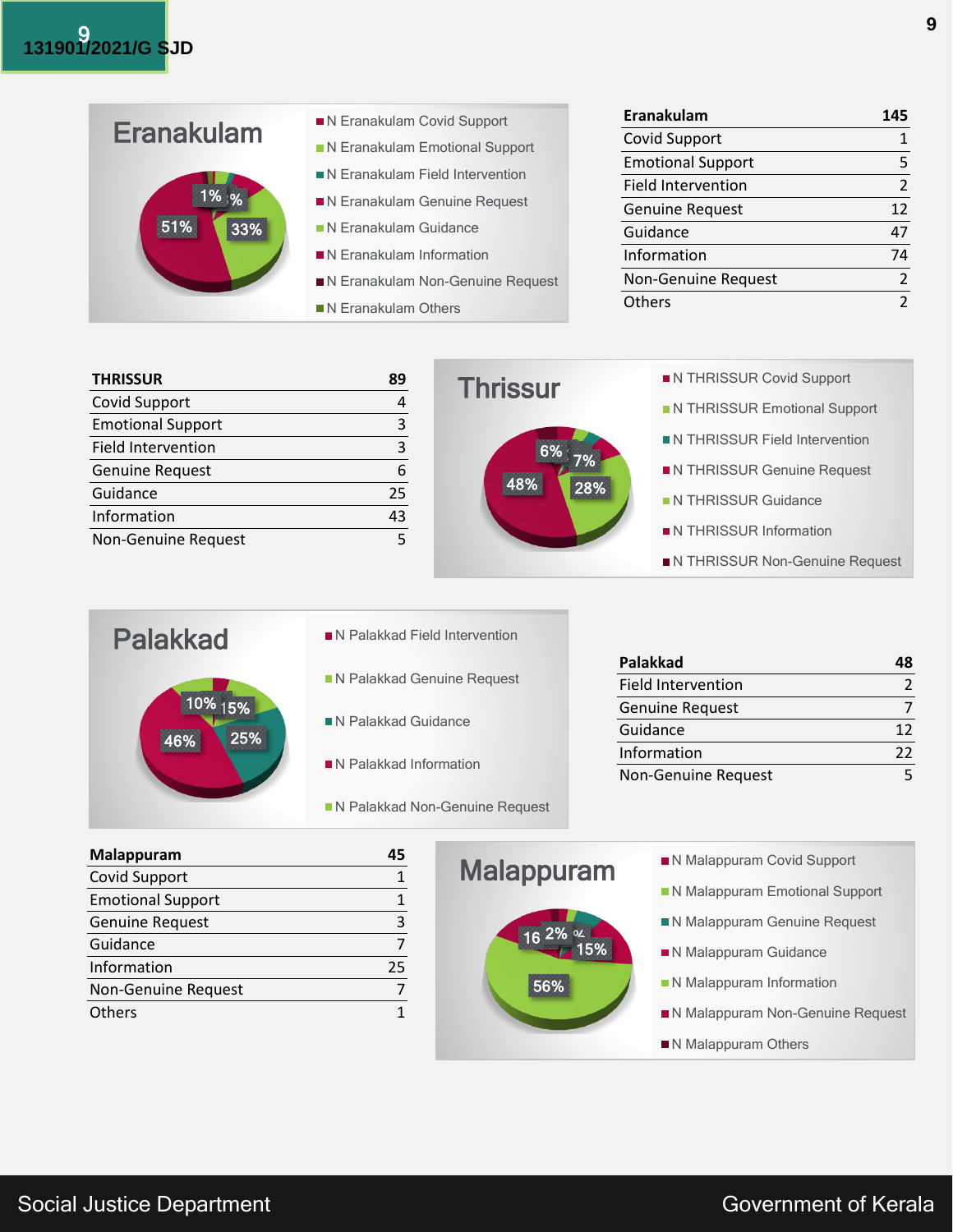

| <b>Kozhikode</b>           | 73            |
|----------------------------|---------------|
| <b>Covid Support</b>       | 1             |
| <b>Emotional Support</b>   | 1             |
| <b>Field Intervention</b>  | $\mathfrak z$ |
| <b>Genuine Request</b>     |               |
| Guidance                   | 19            |
| Information                | 43            |
| <b>Non-Genuine Request</b> |               |

|                            | Wayanad         | N Wayanad Genuine Request     |
|----------------------------|-----------------|-------------------------------|
| Wayanad<br>16              |                 | N Wayanad Guidance            |
| <b>Genuine Request</b>     |                 |                               |
| Guidance<br>4              | 13 6% 2%<br>25% | N Wayanad Information         |
| Information                |                 |                               |
| <b>Non-Genuine Request</b> | 44%             | N Wayanad Non-Genuine Request |
| <b>Others</b>              |                 |                               |
|                            |                 | N Wayanad Others              |



| <b>Kasargod</b>        | 13 |
|------------------------|----|
| <b>Genuine Request</b> |    |
| Guidance               |    |
| Information            |    |
| Non-Genuine Request    |    |

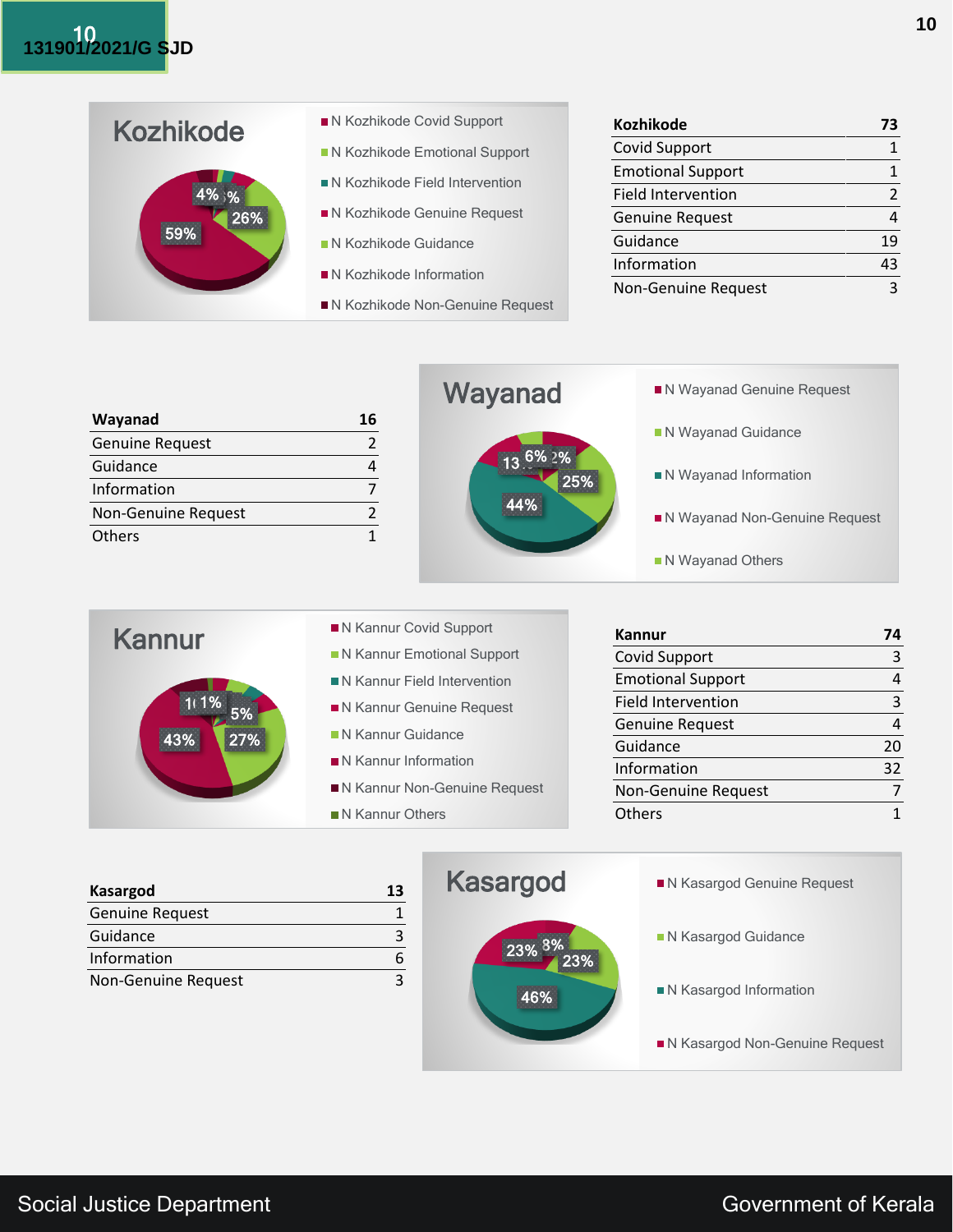

### **INTERVENTION AREAS**

# **4.1 INTERVENTION AREAS**



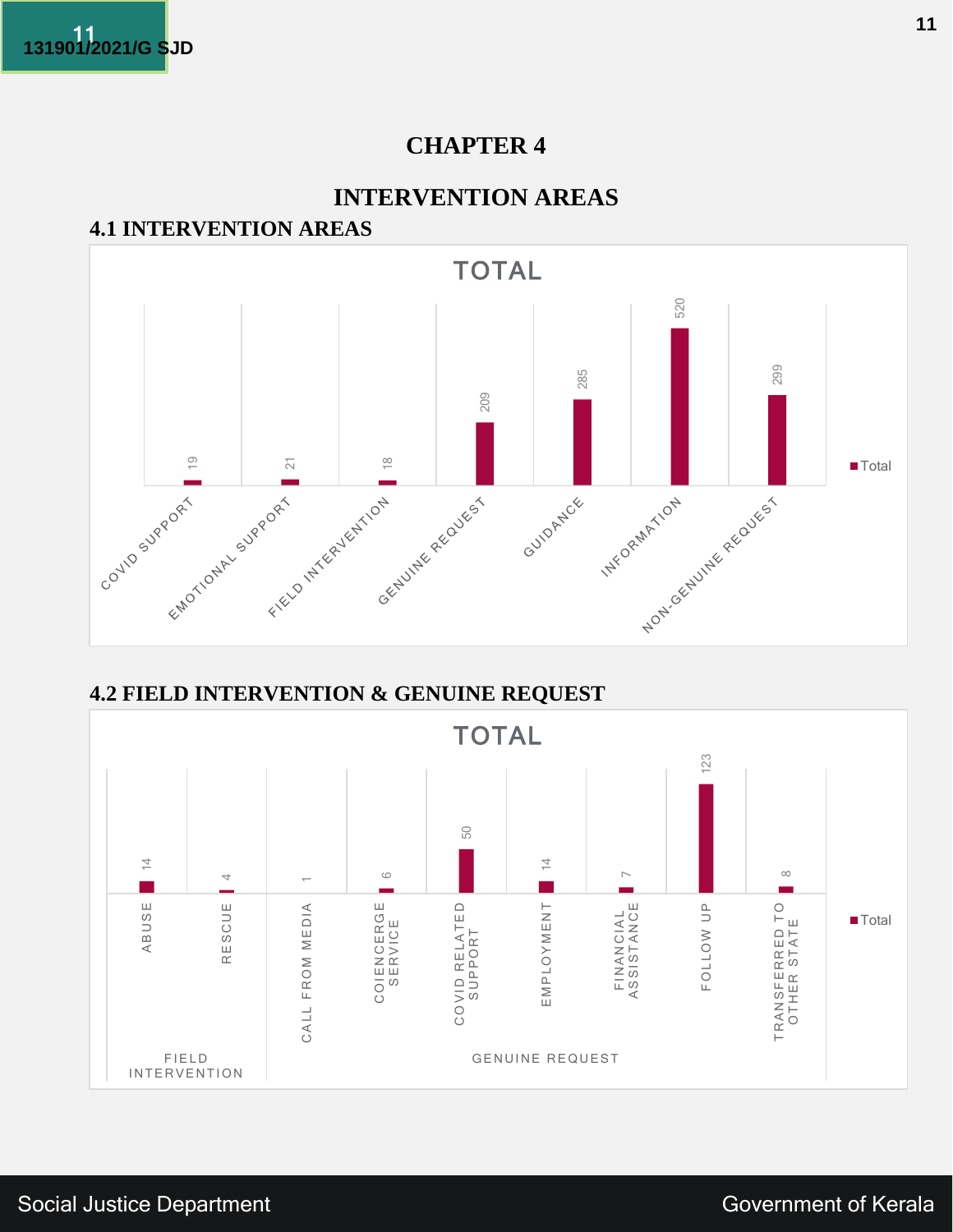# **4.3 INFORMATION & GUIDANCE**



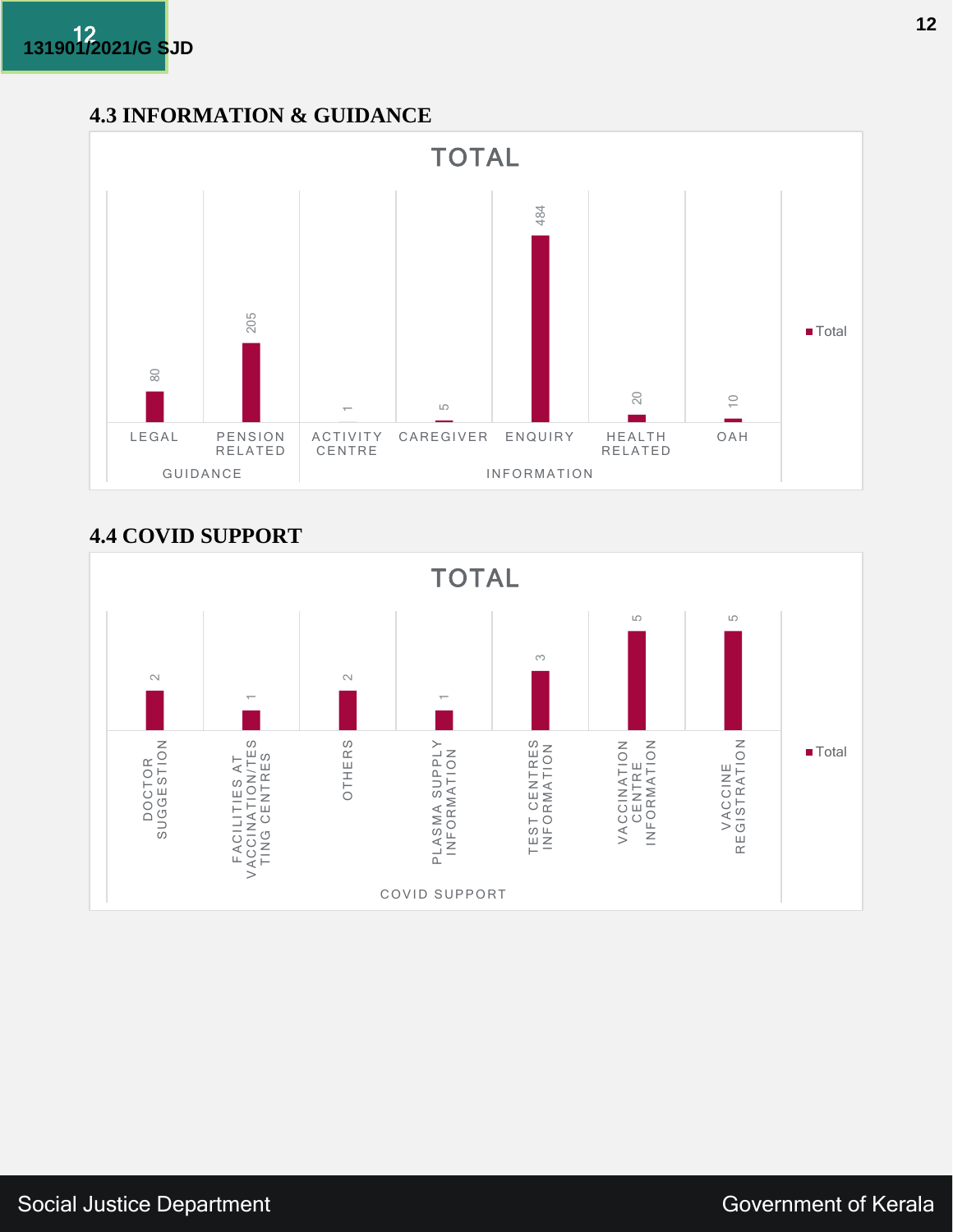#### **4.5 EMOTIONAL SUPPORT, NON-GENUINE REPORT & OTHER**



#### **4.6 SERVICE REQUEST**



### **4.7 SERVICE REQUEST STATUS**



| <b>CLOSED</b>      | 147 |
|--------------------|-----|
| <b>FTR</b>         | 298 |
| <b>NEW</b>         | 1   |
| <b>WORKING</b>     | 22  |
| <b>Grand Total</b> | 468 |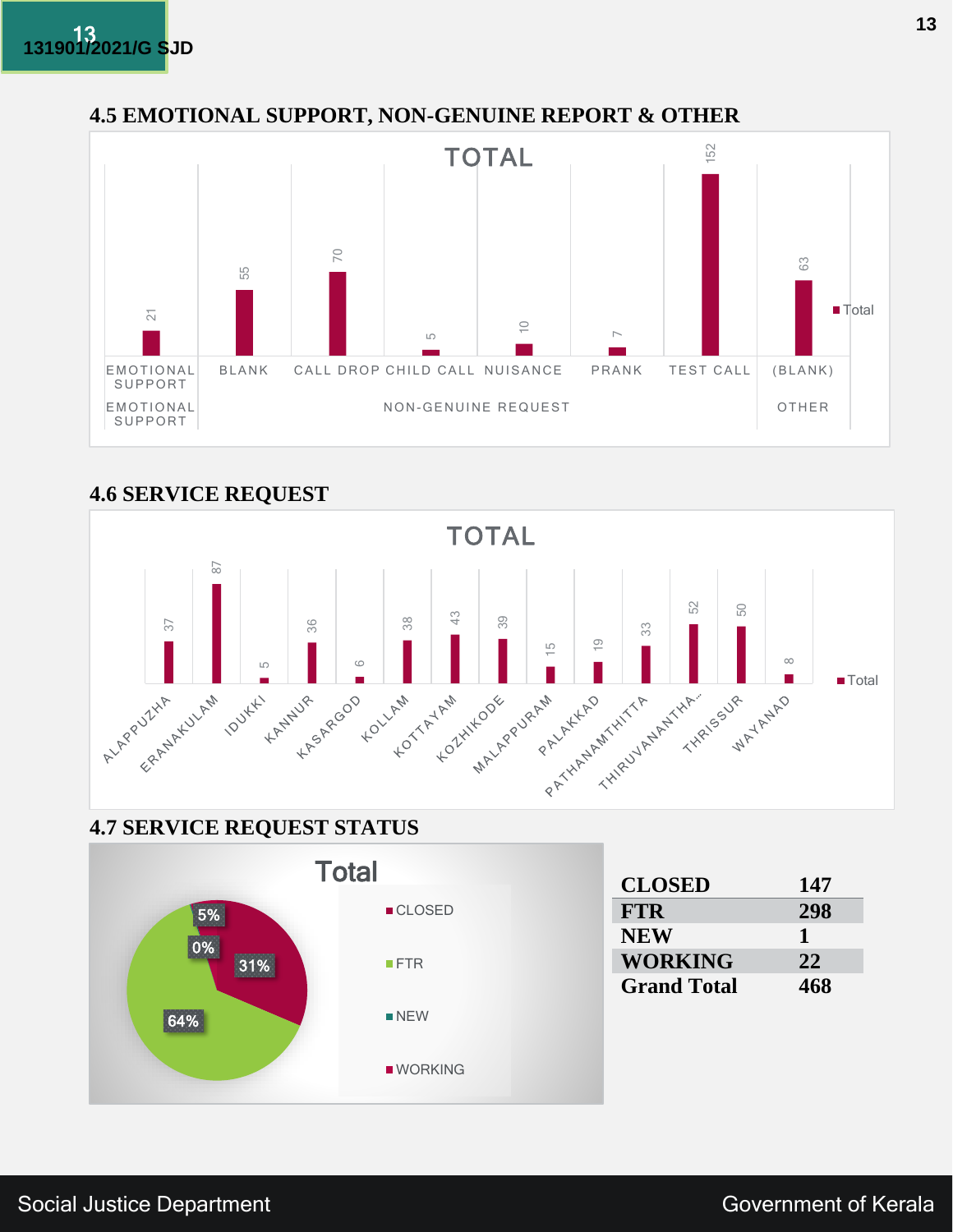### **CASE STUDY**

#### **5.1 CASE STUDY 1:**

#### **Background of the case**

During the trial run Mrs. A on behalf of her mother Mrs. X (Elder person) contacted the helpline frequently for addressing her land dispute and Elder line team shared the contact number of the DLSA. However, on repeated requests from Mrs. A, our call officer Ms. Femi Tom generated a service request to F.R.O., Mrs. Aswathy L. The concerned (F.R.O.), then contacted the senior citizen to understand the situation and found out that Mrs. X, a resident of Nemom, Thiruvananthapuram was wife of a former supreme Court advocate who expired in 2017. The couple had 3 sons and 2 daughters. During the life time of her husband a maintenance case was filed and the honorable court adjudged a sum of ₹30,000 as maintenance to be equally shared by the 5 children and they were to live in their family house. The father meanwhile sold a portion of that property to his youngest son for a sum of ₹5,00,000 and unfortunately the father passed away a year after this incident.

The elder son was working in Qatar and he along with his family was forced to return to the family house upon losing his job and this caused some minor frictions in the family. Mrs. X later went to visit her youngest daughter in London, meanwhile her youngest son started construction work in the property that he had bought from his parents and for that he had to demolish a part of the family house that was on his property. He did that without taking the consent of Mrs.X. On returning from London Mrs. X found out that a part of the house was demolished, she was also not willing to stay with her elder son and his family whom she accused of abusing her both physically and mentally and she went on to file a case against her son, in no time the minor friction evolved into a full-scale family tussle in which the police had to interfere and finally Mrs.X was shifted to her daughter's house at Ernakulam.

Mrs.X, later called the helpline and requested that she wanted the property back that was sold to her youngest son, the eldest son should be evicted from the family house and arrangements should be made to take her back and let her live peacefully in her family house.

#### **Process followed**

On 7/10/21 Mrs. X came to the elder line office and requested the F.R.O. and the F.R.L. to arrange a meeting with all her children and that she had lost faith in the police and she believed that the police were in favor of his son. So, she requested the presence of the elder line officers in the meeting, the elder line officers assured her that police are part of the system and they will remain neutral and unbiased. Later on, 08/10/21 a meeting was held at Nemom police station, Trivandrum to which Mrs. X, all her children, F.R.O., F.R.L. were present and the meeting was held under the supervision of Sub Inspector Mr. Vipin G.S. Suggestions for an amicable solution was made and it was made clear to Mrs.X